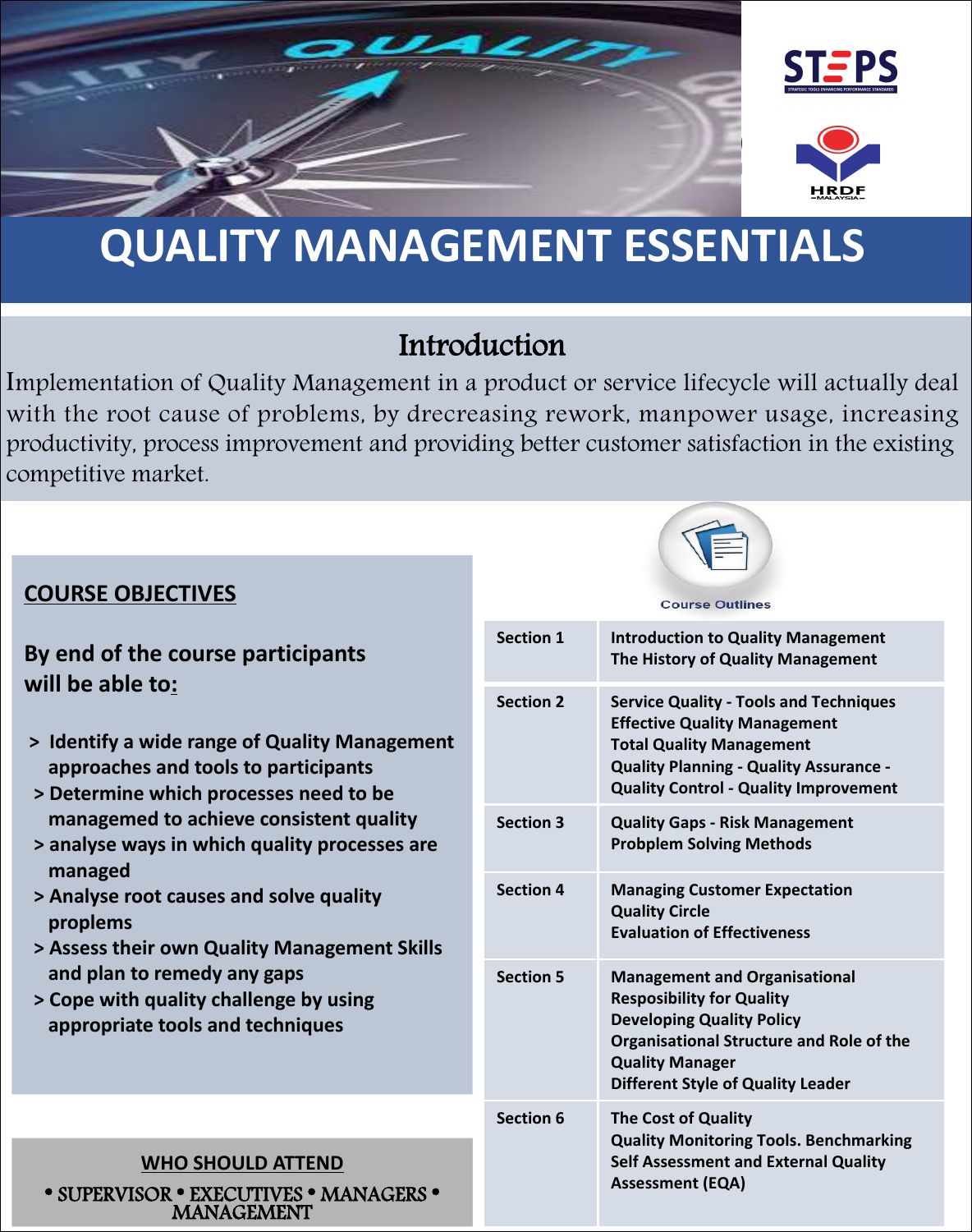

#### **About Our Company**

We specialize in Training and Human Capital Development, for both management and technical skills. In addition to the extensive industrial experience in human resources management, we have a pool of experts in our faculty specializing in specific areas that serve organizations of numerous industries. Member of HRDF

#### **STEPS : Strategic Tools Enhancing Performances Standards**

- S Strategic using specific SMART tools
- T Translate this SMART Tools using analytical score card.
- E Establish measurable base line metrics .
- 
- P Performances effective implementation and rewards .<br>S Strive towards perfection Process of continues improvements .



#### **The Trainer - Evan Tzivanakis**

Education Background : MBA Leeds Metropolitan University, UK in 2003 Working Experience :

- Evan Tzivanakis is a serial entrepreneur, business owner and business coach with 15 years experience in the Corporate World and lived and work in 8 countries before.

- Currently owns and runs three businesses; a financial brokerage is Asia, a boutique B&B in Greece and a Business Coaching Enterprise in Asia.

- He also helps entrepreneurs and new leaders unleash their potential by offering the most innovative, educational and energetic coach and training programmes.

- HRDF Accredited Trainer

## TRAINING DETAILS

| <b>DATE</b>      | To Be Confirmed for IN-HOUSE TRAINING                                     |
|------------------|---------------------------------------------------------------------------|
| <b>NO OF DAY</b> | 2 DAYS                                                                    |
| <b>VENUE</b>     | In House Training                                                         |
| <b>TIME</b>      | $9.00$ am to $5.00$ pm                                                    |
| <b>FEES</b>      | RM8,000 (HRDF Claimable)                                                  |
| <b>ENQUIRY</b>   | MR. RAMES GOPAL * 012-312 2878<br>MS ROZAIDA * 03-8081 1868, 012-472 2878 |